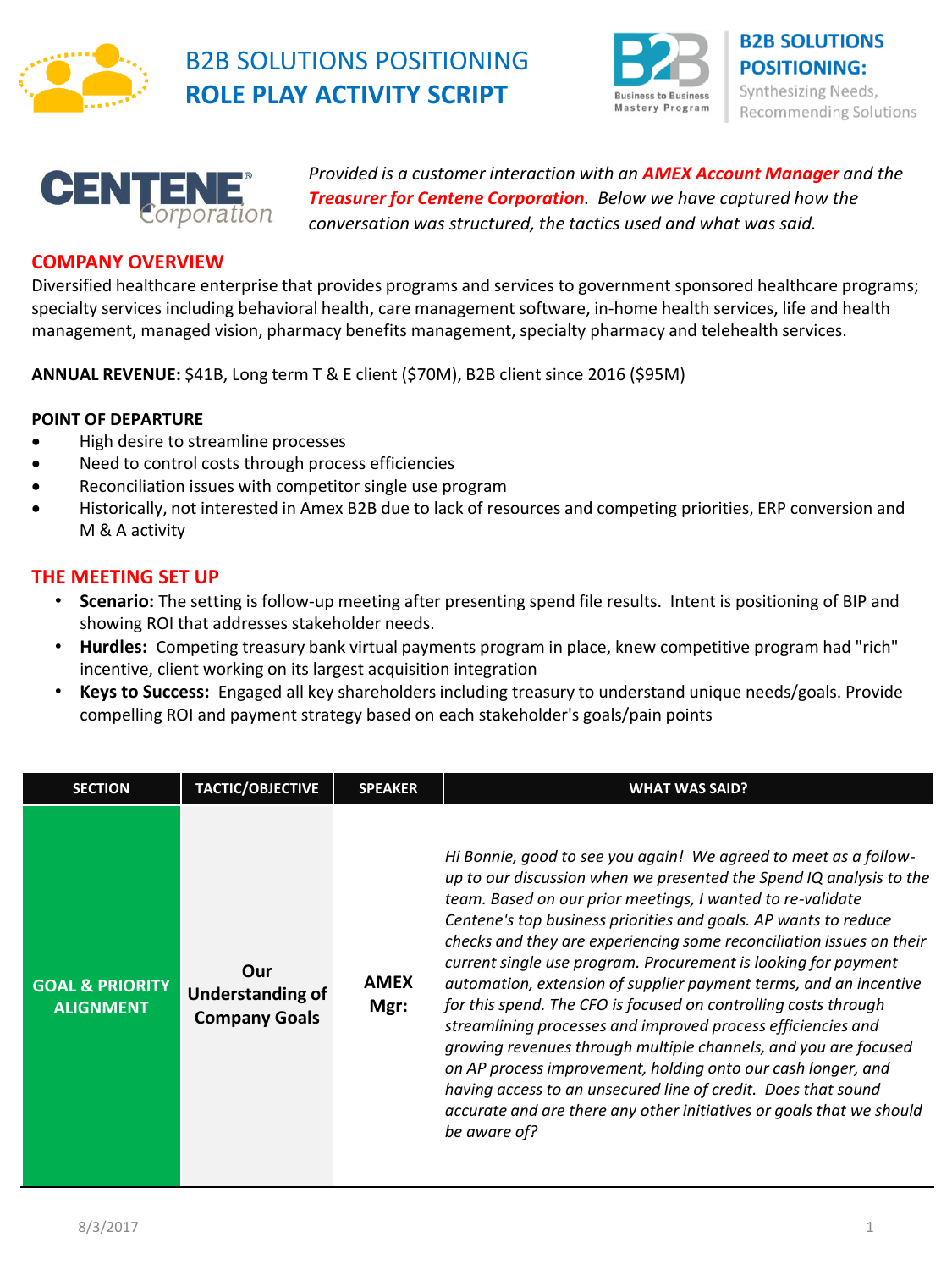| <b>SECTION</b>                                                                                  | TACTIC/OBJECTIVE                                                               | <b>SPEAKER</b>               | <b>WHAT WAS SAID?</b>                                                                                                                                                                                                                                                                                                                                                                                                                                                                                                                                                                                                                |
|-------------------------------------------------------------------------------------------------|--------------------------------------------------------------------------------|------------------------------|--------------------------------------------------------------------------------------------------------------------------------------------------------------------------------------------------------------------------------------------------------------------------------------------------------------------------------------------------------------------------------------------------------------------------------------------------------------------------------------------------------------------------------------------------------------------------------------------------------------------------------------|
| <b>GOAL &amp;</b><br><b>PRIORITY</b><br><b>ALIGNMENT</b><br>(cont.)                             | Confirmation<br>of Goals                                                       | <b>Centene</b><br>Treasurer: | You are correct, AP is experiencing some reconciliation issues on our<br>SunTrust program and they are definitely interested in reducing<br>checks. We are focused on payment automation as that will help to<br>control our costs as we improve efficiencies and as I'm sure you<br>aware there are some good incentive programs out there and that<br>would be another channel to grow our revenues. We are always<br>looking at improving our working capital but probably even more so<br>over the past 6-9 months as we've focused on M & A activity. So I<br>think we are pretty aligned in what is important to us right now. |
|                                                                                                 | <b>Working Capital</b><br>Improvement<br><b>Initiative Deep</b><br><b>Dive</b> | <b>AMEX</b><br>Mgr:          | Well I'm glad to know that. When you mention improving your<br>working capital, what specific initiatives is the team working on?                                                                                                                                                                                                                                                                                                                                                                                                                                                                                                    |
|                                                                                                 | <b>DPO Initiative</b>                                                          | <b>Centene</b><br>Treasurer: | Procurement is trying to push out supplier payment terms and we<br>are working on making sure we are not paying suppliers well before<br>the invoice due date. As we saw in your Spend IQ analysis, our<br>payment terms are not aligning with our actual DPO. Actually, it<br>was a bit surprising on how much spend is being paid between 11-<br>20 days when our payment terms were longer than that. Our<br>average DPO is around 30 days and while we don't have a specific<br>goal on DPO extension for this year, I'm working with AP,<br>procurement, and finance on ways we can accomplish that.                            |
|                                                                                                 |                                                                                | <b>AMEX</b><br>Mgr:          | Bonnie, we can definitely assist in extending your DPO and a bit<br>later, I'll show you an estimate of what we think the float savings<br>could be.                                                                                                                                                                                                                                                                                                                                                                                                                                                                                 |
|                                                                                                 |                                                                                | <b>Centene</b><br>Treasurer: | I would definitely be interested in seeing that.                                                                                                                                                                                                                                                                                                                                                                                                                                                                                                                                                                                     |
| <b>POSITIONING</b><br><b>AGAINST</b><br><b>EXISTING</b><br><b>COMPETITIVE</b><br><b>PROGRAM</b> | Competitive<br><b>Single Use</b><br>provider                                   | <b>AMEX</b><br>Mgr:          | As we mentioned at our last meeting, we are not looking at<br>displacing your current provider. We've found with out clients,<br>there is a lot of B2B spend and have found that there is room for<br>many players and that a model of co-existence has worked well in<br>meeting the clients needs. Having said that, since it was mentioned<br>a few times, I wonder if you could share with me more specifics<br>around the reconciliation issues AP is experiencing with the single<br>use account process you have today                                                                                                        |
|                                                                                                 |                                                                                | <b>Centene</b><br>Treasurer: | You know I really appreciated your position in our last meeting<br>about co-existing with our treasury bank solution. The issues we are<br>having is many of the vendors do not pull in the whole payment that<br>we've made. We make a payment of let's say \$10,000 and they pull<br>in \$6,000 to pay one invoice and pull in the remaining funds later. I<br>don't understand this, but we've had some suppliers not even pull in<br>their money for a couple of weeks so it causes havoc with cash flow<br>forecasting and reconciliation.                                                                                      |
| 8/3/2017                                                                                        |                                                                                |                              |                                                                                                                                                                                                                                                                                                                                                                                                                                                                                                                                                                                                                                      |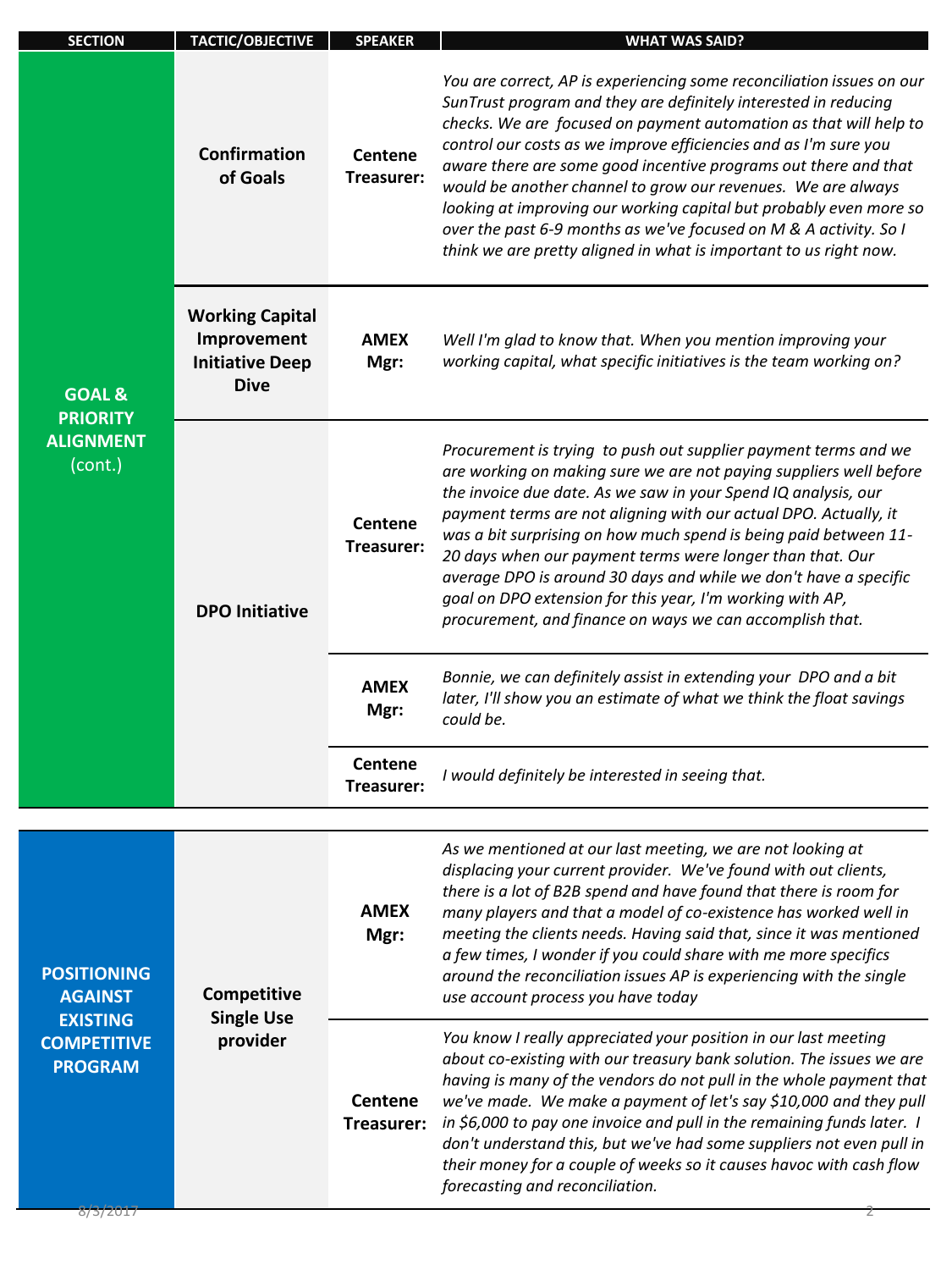| <b>SECTION</b>                                                                                             | <b>TACTIC/OBJECTIVE</b>                                                          | <b>SPEAKER</b>               | <b>WHAT WAS SAID?</b>                                                                                                                                                                                                                                                                                                                                                                                                                                                                                                                                                                                                                                                                                                                                                                                                                                                                                                                                                                                                                                                                                                                                                                                                                                                                                                                                           |
|------------------------------------------------------------------------------------------------------------|----------------------------------------------------------------------------------|------------------------------|-----------------------------------------------------------------------------------------------------------------------------------------------------------------------------------------------------------------------------------------------------------------------------------------------------------------------------------------------------------------------------------------------------------------------------------------------------------------------------------------------------------------------------------------------------------------------------------------------------------------------------------------------------------------------------------------------------------------------------------------------------------------------------------------------------------------------------------------------------------------------------------------------------------------------------------------------------------------------------------------------------------------------------------------------------------------------------------------------------------------------------------------------------------------------------------------------------------------------------------------------------------------------------------------------------------------------------------------------------------------|
| <b>POSITIONING</b><br><b>AGAINST</b><br><b>EXISTING</b><br><b>COMPETITIVE</b><br><b>PROGRAM</b><br>(cont.) | Competitive<br><b>Single Use</b><br>Provider                                     | <b>AMEX</b><br>Mgr:          | Okay I appreciate you sharing those details. We hear the terms<br>virtual accounts, single use accounts from our clients and we call<br>that "pull" technology since the vendor has to actually go in and pull<br>the payment and you're not the first company to tell us about the<br>frustrations of a pull payment. American Express has a solution that<br>is what I like to call "push" technology, this means the payment is<br>made from American Express to the merchant and we deposit the<br>funds directly into their account. I thought we would talk about that<br>in more detail today and how that would help with many of the<br>business priorities the team is working on.                                                                                                                                                                                                                                                                                                                                                                                                                                                                                                                                                                                                                                                                    |
|                                                                                                            |                                                                                  | <b>Centene</b><br>Treasurer: | That sounds great and I'm interested in what you think an incentive<br>program would look like on this spend.                                                                                                                                                                                                                                                                                                                                                                                                                                                                                                                                                                                                                                                                                                                                                                                                                                                                                                                                                                                                                                                                                                                                                                                                                                                   |
| <b>FRAMING</b><br><b>BIP &amp; AMEX</b><br><b>DIFFERENTIATORS</b>                                          | <b>Framing</b><br><b>BIP</b>                                                     | <b>AMEX</b><br>Mgr:          | Sure, in a bit, we will discuss a ROI we've put together that shows<br>potential incentive return, float and cost to check savings. We've<br>developed a solution that we call Buyer Initiated Payment or BIP. It<br>will streamline the payment process, increase the number of<br>automated payments, it can increase Centene's DPO, and provides a<br>revenue stream through an incentive program. Let's take a look at<br>how this would work, here's a page that outlines BIP's functionality.<br>As you can see, Centene would use your current workflow - the goods<br>and services are ordered, you receive an enter an invoice, the invoice<br>is approved and then Centene provides Amex a payment file. We<br>process that file and transactions for each of the suppliers and<br>deposits the funds directly into their account. It truly is a push<br>payment and it's a very easy reconciliation process as you avoid any<br>issues like a supplier not pulling in their funds or only pulling in part of<br>the funds. There are no Card numbers shared with suppliers, no need<br>for them to have point of sale terminals, and Centene is in full control<br>in the timing of payments to the suppliers. At the end of the billing<br>cycle, we would generate a billing statement that Centene would<br>then pay Amex for those transactions. |
|                                                                                                            | <b>Framing BIP</b><br>&<br>Amex<br><b>Differentiators</b><br><b>AMEX</b><br>Mgr: | <b>Centene</b>               | Hmm, that sounds interesting and certainly different that what we do<br>today. You know when we implemented our current program a few<br>years back, it was a lot of work for us to work with our suppliers to get<br>Treasurer: them enrolled in the program. While this solution certainly helps us<br>with our goals, I don't think we have the time right now to go to more<br>suppliers on a new solution.                                                                                                                                                                                                                                                                                                                                                                                                                                                                                                                                                                                                                                                                                                                                                                                                                                                                                                                                                 |
|                                                                                                            |                                                                                  |                              | I certainly understand that concern, however Amex is unique in<br>regards to our network. As you know from our past discussions at our<br>partnership reviews, we have our own merchant network so we have<br>direct relationship with our suppliers and potential suppliers. Just like<br>I manage the Centene program, I have colleagues that manage<br>existing merchants and also work with enrolling new merchants. What<br>this means for you is we will work directly with your suppliers so we<br>can onboard them quickly to help grow the program, we will be doing<br>the heavy lifting and reaching out to the suppliers - your team would<br>not bear the brunt of that.                                                                                                                                                                                                                                                                                                                                                                                                                                                                                                                                                                                                                                                                           |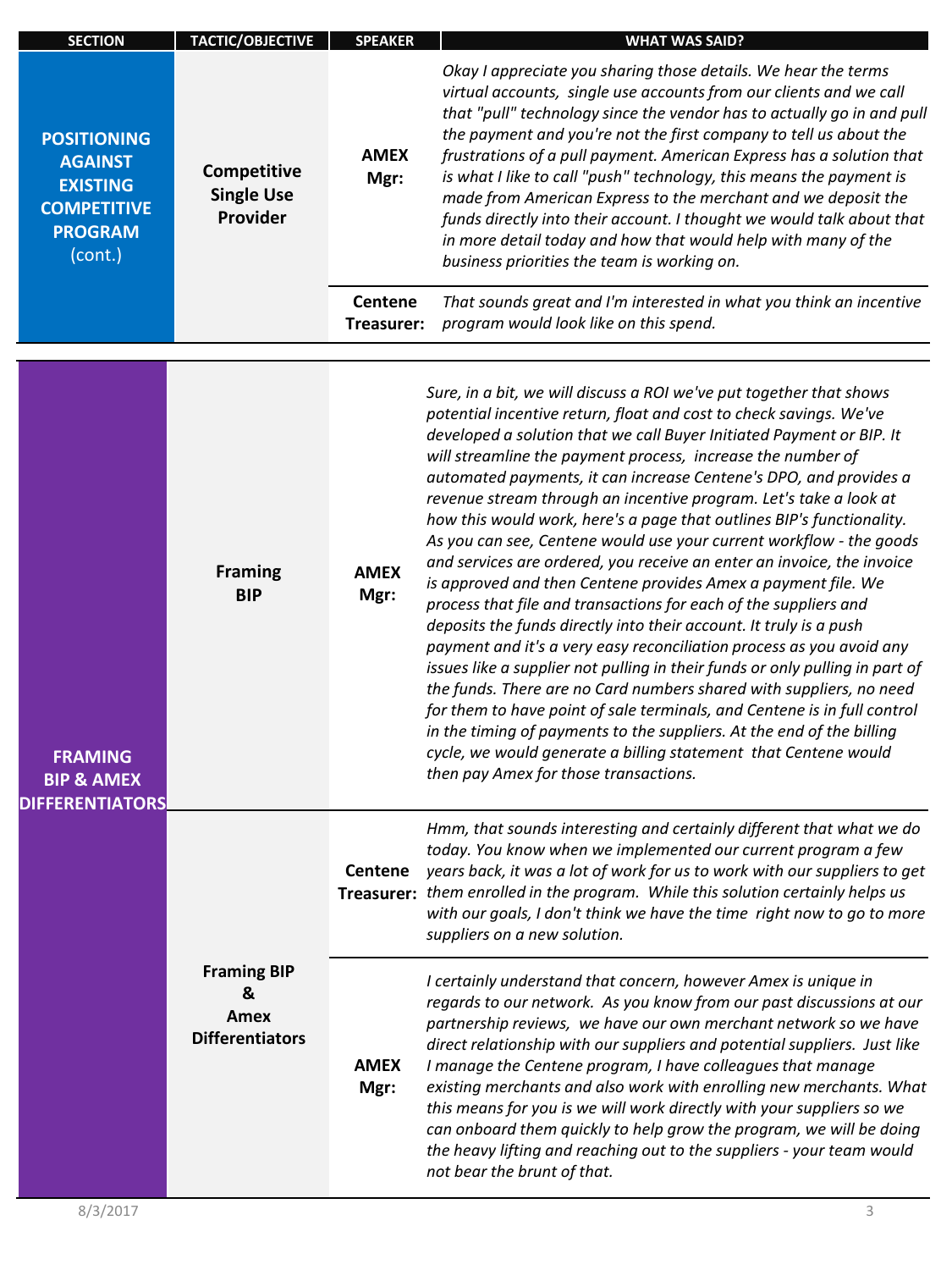| <b>SECTION</b>                                                                           | <b>TACTIC/OBJECTIVE</b>      | <b>SPEAKER</b>               | <b>WHAT WAS SAID?</b>                                                                                                                                                                                                                                                                                                                                                                                                                                                                                                                                                                                                                                                                                                                                                                  |
|------------------------------------------------------------------------------------------|------------------------------|------------------------------|----------------------------------------------------------------------------------------------------------------------------------------------------------------------------------------------------------------------------------------------------------------------------------------------------------------------------------------------------------------------------------------------------------------------------------------------------------------------------------------------------------------------------------------------------------------------------------------------------------------------------------------------------------------------------------------------------------------------------------------------------------------------------------------|
| <b>FRAMING</b><br><b>BIP &amp; AMEX</b><br><b>DIFFERENTIATORS</b><br>(cont.)<br>8/3/2017 | <b>Framing</b><br><b>BIP</b> | <b>Centene</b><br>Treasurer: | Well that would help, can you walk me through how we could extend<br>our DPO with this solution and I'm assuming our supplier would have<br>to pay an Amex fee and why would they want to do that.                                                                                                                                                                                                                                                                                                                                                                                                                                                                                                                                                                                     |
|                                                                                          | <b>Framing BIP</b><br>(DPO)  | <b>AMEX</b><br>Mgr:          | Sure Bonnie, so for the DPO, let's take a look at this example. Today,<br>typically a company pays their supplier via check or ACH with 30 day<br>terms. If you pay with Amex, you would pay the supplier let's say 15<br>days early to help offset their processing fee. You would have on<br>average 15 billing cycle days plus 14 days terms to pay Amex or 29<br>total "float" days. The 15 billing cycle days represents the average of<br>vendors paid throughout the 30 day billing cycle. With the 29 days of<br>"float" minus the 15 day early supplier payment, you are realizing 14<br>days of additional DPO. Does that make sense?                                                                                                                                        |
|                                                                                          |                              | <b>Centene</b><br>Treasurer: | Yep, got it and looks like we could determine how much payment<br>acceleration we wanted and weigh that against the DPO extension,<br>correct?                                                                                                                                                                                                                                                                                                                                                                                                                                                                                                                                                                                                                                         |
|                                                                                          | <b>Framing BIP</b><br>(fee)  | <b>AMEX</b><br>Mgr:          | You are absolutely correct. Relative to the supplier fee, they would be<br>paying a fee like your suppliers do today when using your single use<br>program. For BIP, the processing fee is much different than traditional<br>Card accepting merchants and we've found that suppliers are much<br>more willing to enroll in this program. While you are increasing your<br>DPO, they are actually reducing their DSO which is extremely valuable<br>to them. They also get out of "running down the check" business,<br>realize the benefits of payment automation, and we can provide them<br>enhanced remittance detail which also improves their processes.                                                                                                                         |
|                                                                                          |                              | <b>Centene</b><br>Treasurer: | I'm guessing Amex would help us figure out the right strategy for our<br>vendors and we may have a few different ones dependent upon the<br>relationship.                                                                                                                                                                                                                                                                                                                                                                                                                                                                                                                                                                                                                              |
|                                                                                          |                              | <b>AMEX</b><br>Mgr:          | You are absolutely correct, let's take a look at the ROI we put<br>together. You can see we've estimated a program of around \$60M<br>and based on the spend file BIP targets, we feel this is very<br>conservative. We used your weighted average cost of capital at<br>7.63% and since Centene didn't have an estimate of the cost of check,<br>we used \$6.52 from The Accounts Payable Network disbursement<br>benchmark survey and \$6.52 is for the health care industry. Between,<br>the hard dollar incentive, float savings, and check elimination, the<br>total ROI for a 5 year period is almost \$4M! So what do you think<br>about this?                                                                                                                                  |
|                                                                                          | <b>ROI</b>                   | <b>Centene</b>               | The WACC percentage looks about right and I think our check cost<br>might be a bit higher but it's always good to see benchmark data. I do<br>Treasurer: have to say that we are getting quite a bit more than 110 basis points<br>from our current provider so we'd be looking for a richer incentive.                                                                                                                                                                                                                                                                                                                                                                                                                                                                                |
|                                                                                          |                              | <b>AMEX</b><br>Mgr:          | Bonnie, I certainly appreciate your candor on the incentive, and I can<br>go back to my team to see if we can do anything else on the hard<br>dollar incentive. I will say that our clients that have used a competitive<br>program have found that our programs at are least 33% larger and<br>that has a lot to do with the resources we bring to the table and our<br>direct merchant relationship so you may be getting a larger basis<br>point incentive from your current provider but we would have a larger<br>program which in the end would mean a greater incentive return.<br>When the spend data was sent over to analyze, the Suntrust vendors<br>were noted on the file so it looked like it was around 30 suppliers with<br>spend around \$24M, does that sound right? |